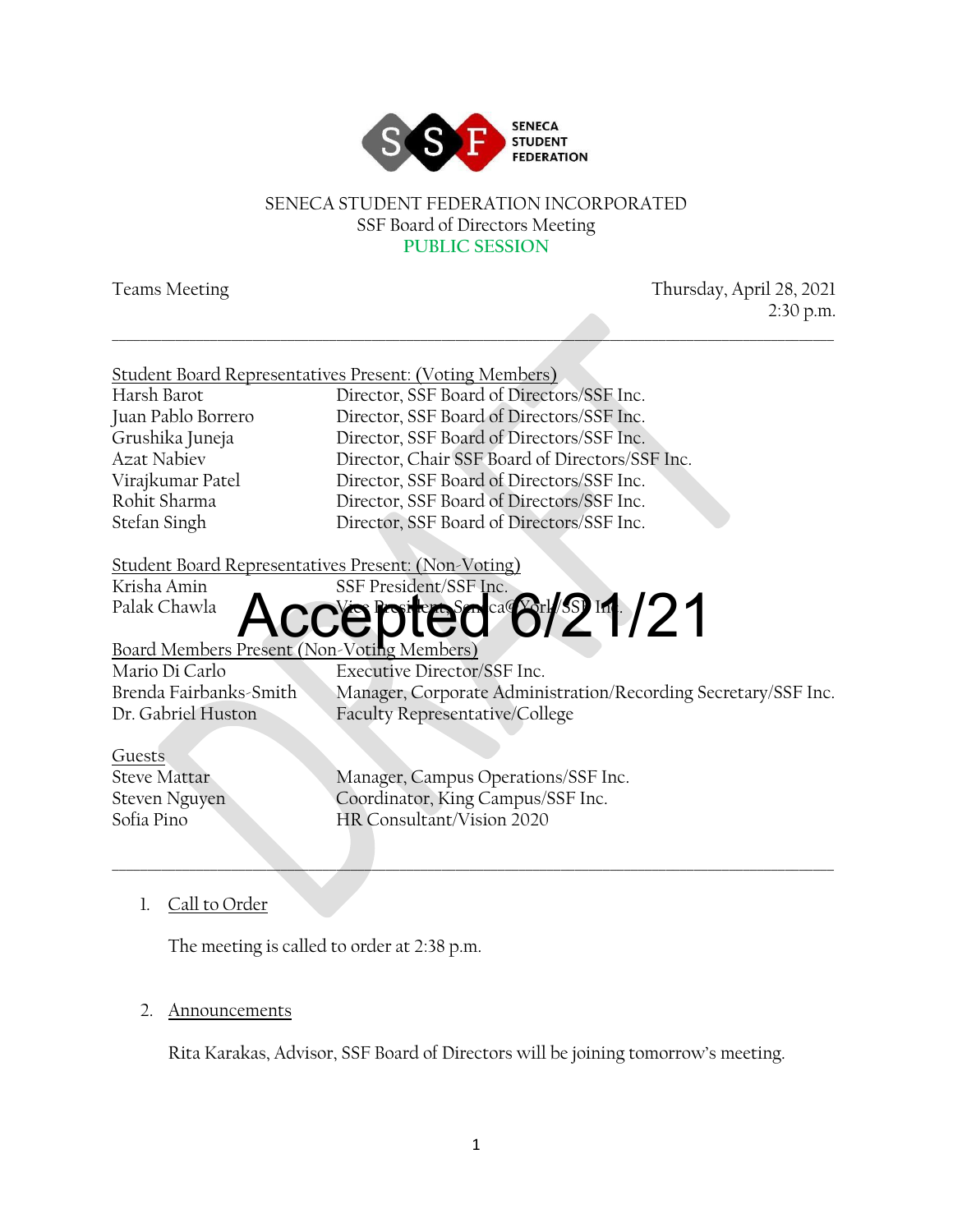3. Approval of Agenda

It was MOVED by Grushika Juneja, and SECONDED by Rohit Sharma, "that the agenda for Thursday, April 28, 2021 be approved as presented". C A R R I E D

4. Conflict of Interest

None declared.

5. Approval of Minutes

The SSF Board of Directors Public Session meeting minutes from Thursday, March 4, 2021 are approved as presented.

C A R R I E D

6. Executive Director's Report

Mario's report was provided to members prior to today's meeting.

# A question **Adcecepted 6/21/21**

7. SSF President's Report

Krisha's report was provided to members prior to today's meeting.

A question and answer period follows.

8. Awards and Bursaries

Currently, the SSF has \$1,500,000.00 in surplus funds. To determine the best way to use these funds, helping as many students as possible, a meeting took place with the college's Advancement department, asking for their input. Options for the use of the \$1.5 million include keeping a percentage of the funds for the SSF Reserves, with the remaining funds being dedicated to helping students.

Discussion takes place.

It was MOVED by Grushika Juneja, and SECONDED by Virajkumar Patel, "to defer this item until after the Vision 2020 Update".

C A R R I E D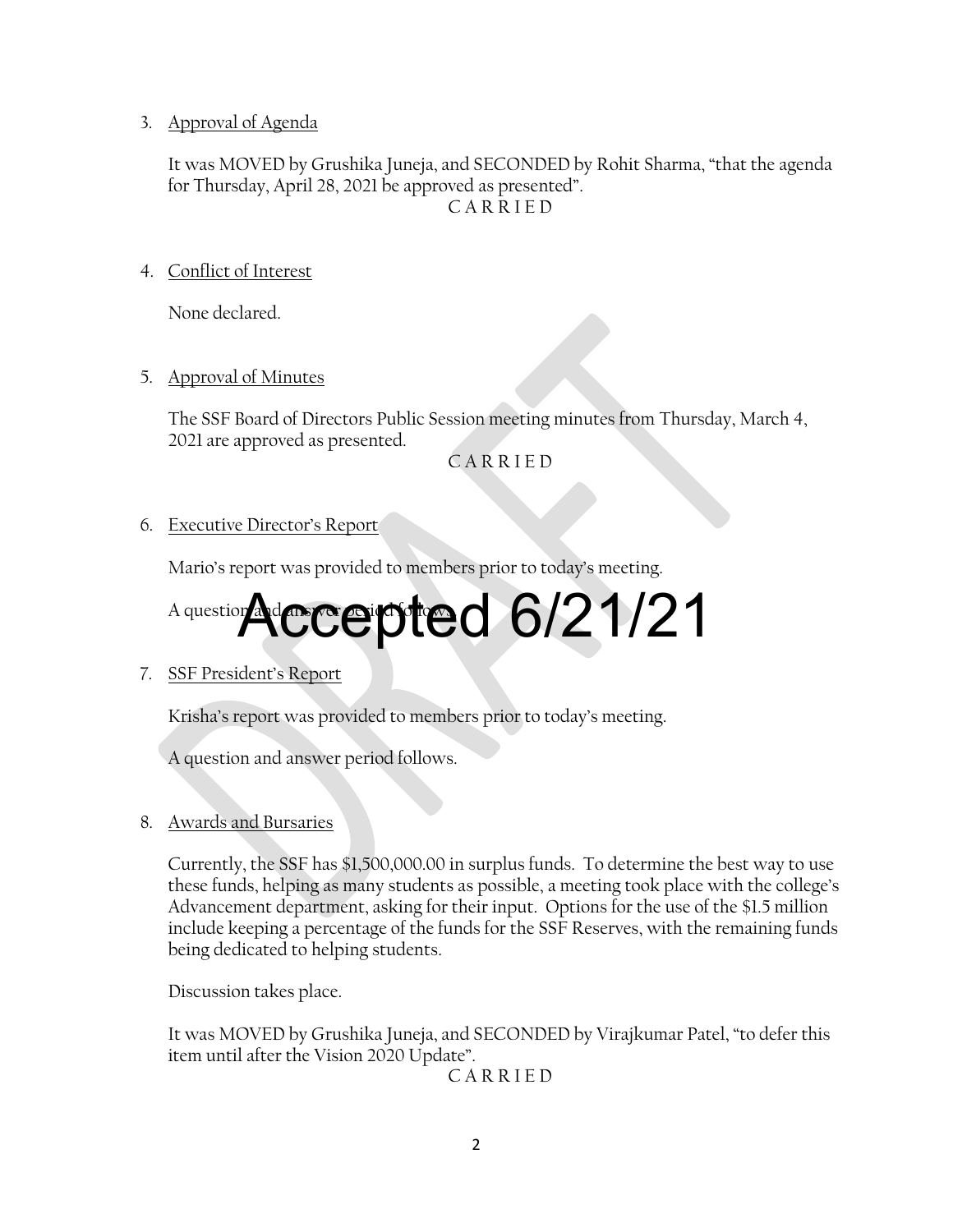*Sofia Pino joins meeting at 3:34 p.m.*

#### 9. Vision 2020 Update

Sofia Pino's Vision 2020 Update presentation was provided to members prior to today's meeting. The presentation is reviewed with a question and answer period following.

*Sofia Pino leaves meeting at 3:49 p.m.*

#### 10. Awards and Bursaries (Cont'd)

Members agree that 25% of the \$1.5 million should be kept in the SSF Reserves with 75% being dedicated to professional development opportunities and financial aid.

It was MOVED by Grushika Juneja, and SECONDED by Virajkumar Patel, "to allocate 25% of the \$1.5 million to SSF Reserves, with the remaining 75% being used to introduce professional development opportunities as well as financial aid for students. The Executive Director and SSF President will update the 2021/2022 SSF Board of Directors on the specific areas of allocation."

C A R R I E D

### 11. Work Integrated Learning (WIL) – Esports Work Integrated Learning (WII) - Esports<br>Information was provided to members prior to today's meeting. Student, Steven Nguyen

has been working on the Esports project and reviews his presentation with members.

A question and answer period takes place. The next step will be to find team leaders for the games. The largest barrier at this time is that students need their own equipment. It is hoped that in the next phase of implementing Esport, space and equipment can be determined. Funding will also need to be investigated as well as what support the college will provide.

*Steven Nguyen and Steve Mattar leave meeting at 4:34 p.m.*

#### 12. Election Policy

The Election Policy was temporarily suspended during the recent SSF elections to allow campaigning during voting days. With no drawbacks experienced, permanently amending the Election Policy to allow this practice to continue is suggested.

It was MOVED by Grushika Juneja, and SECONDED by Harsh Barot, "to permanently amend the Election Policy, Section 5, sub-section K, to allow campaigning during election days".